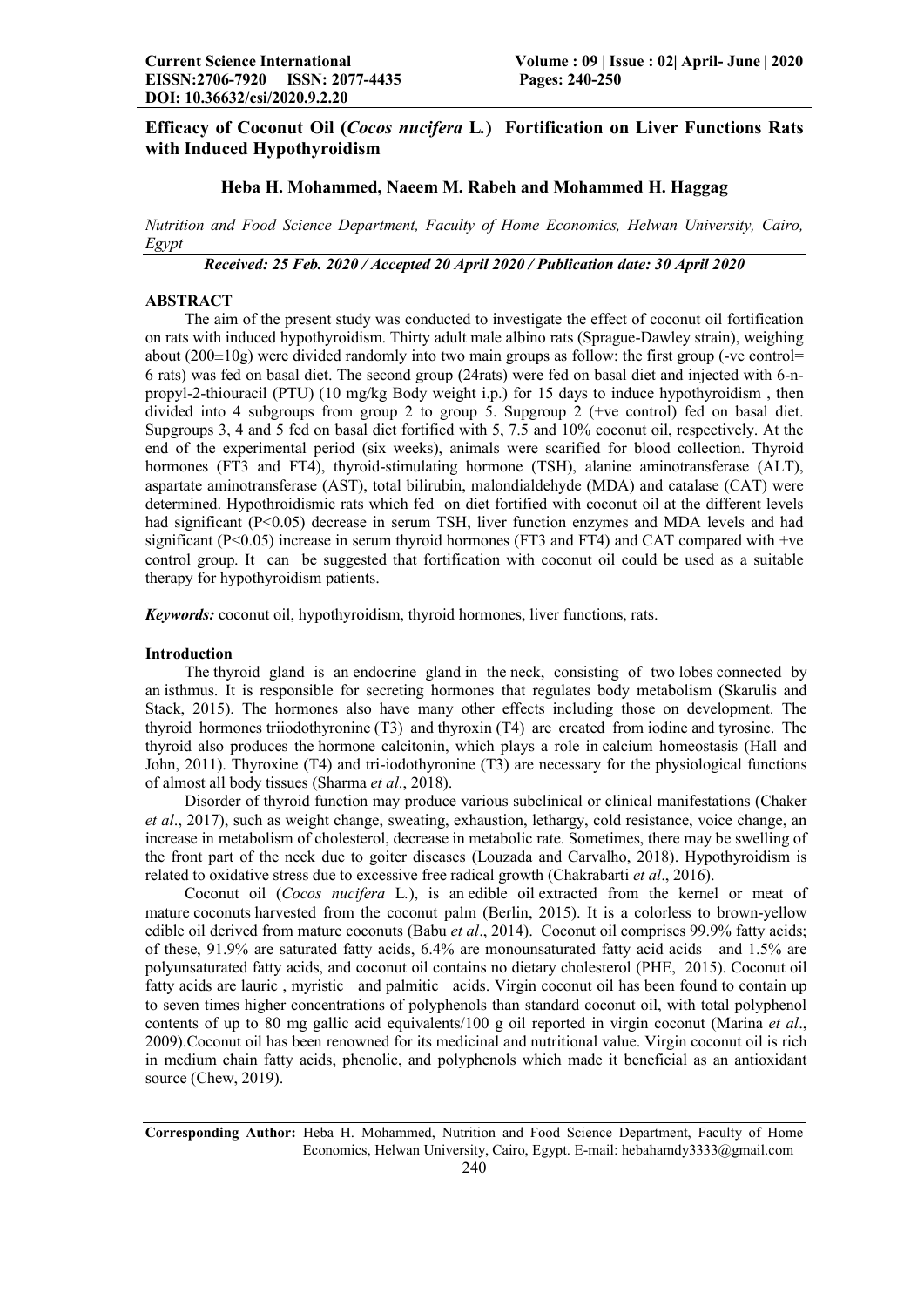Studies on the biological effects of coconut oil have proven that it ameliorates oxidative stress by boosting the antioxidant defense system, mopping up free radicals and reducing lipid peroxidation (Dosumu *et al*., 2010).

In recent years, coconut oil has emerged as the heart healthy alternative to butter. Researchers also described coconut oil with antibacterial and antifungal properties when used as a topical treatment on human skin and hair (Vaughn *et al*., 2018).

Zakaria *et al.* (2011) reported that coconut oil have protective effects on the liver of rats. The tested animals (divided into 9 groups of 6 rats) were males weighing 180-220 g, which were fed with VCO in amounts of 1.5 and 10 ml/ kg for 7 days. The results confirmed that the use of the coconut oil supplement lowers liver damage in animals. It has also been reported to suppress microbial and viral activities (Van Immerseel *et al*., 2004), promote weight loss and enhance thyroid function (Takeuchi *et al*., 2008 ). Therefore, this study was conducted to evaluate the efficacy of coconut oil fortification on rats with induced hypothyroidism.

#### Materials and Methods

#### Materials:

Coconut oil was purchased from Agriculture Research Center, Giza, Egypt.

Casein, cellulose, vitamins mixture, choline bitartrate and L-cysteine were obtained from the Global Company for Chemicals Trading, Cairo, Egypt. Minerals mixture and formalin were purchased from El-Gomhoria Company, Cairo, Egypt. Propylthiouracil (PTU) was obtained from Amoun Pharmaceutical Company, El-Obour City, Cairo, Egypt. Kits for blood analysis were purchased from Gama Trade Company for Chemicals, Cairo, Egypt. Rats were purchased from experimental animal's station, agricultural research center, Giza, Egypt.

### Methods:

#### Induction of Hypothyroidism in Rats:

Propylthiouracil (PTU) was used for inducing hypothyroidism in this study. Hypothyroidism was induced in normal healthy adult male rats according to Sener *et al*. (2006) using PTU (10mg/kg BW/day) by intraperitoneal (i.p.) injection for 15 days. Propylthiouracil injections were repeated once daily. Then, blood samples were obtained from eyes by capillary tube, centrifuged to obtain serum, which was analyzed to compare the values of serum (FT3, FT4 and TSH) to the negative control rats. Hypothyroidism is defined as lower serum FT3, FT4 and higher TSH (Dons *et al*., 2009).

#### Diet Composition and Experimental Animal Design

The basal diet was formulated according to AIN-93M diet (Reeves *et al*., 1993). After acclimatization period (7days), rats were divided into two main groups. The first main group  $(n=6)$ was fed on the basal diet during the experimental period (six weeks) and kept as a negative control (ve). The rest of the animals  $(n = 24)$  were injected with PTU for hypothyroidism induction as mentioned before. Hypothyroidismic groups were divided into four subgroups (6 rats each) and were fed on the following diet schema for four weeks, the remainder rats (n= 24) were assigned to one of the following diet scheme for four weeks as follow: Subgroup (1), hypothyroidismic rats were fed on basal diet (positive control). Subgroups from (2 to 4), hypothyroidismic rats were fed on basal diet and fortified with 5, 7.5 and 10 % coconut oil respectively. At the end of the experimental period (6 weeks), rats were fasted overnight before sacrificing and the blood samples were collected from each rat and were centrifuged to obtain serum.

#### Biological Evaluation:

Biological evaluations were carried out by determination of feed intake (FI) which was recorded every day throughout the experimental period. Body weight gain (BWG%) and feed efficiency ratio (FER) were determined according to (Chapman *et al*., 1959). Body mass index (BMI) was determined according to (Shabbir *et al*., 2016).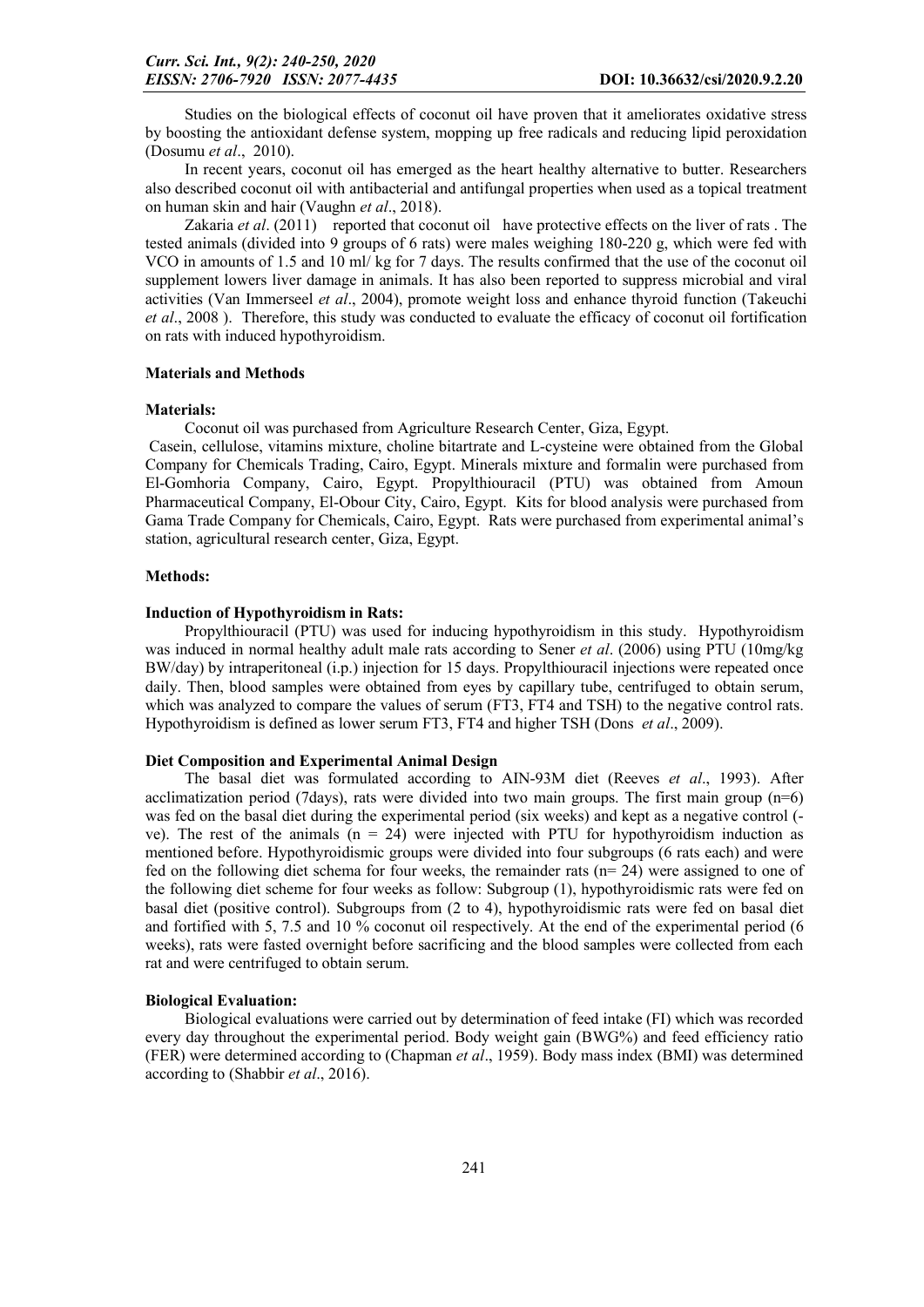### Biochemical Analysis of Serum:

Free triiodothyronine (FT3), Free thyroxine (FT4) and Thyroid-stimulating hormone (TSH) were determined according to the method described by (Shamsian *et al*., 2016). Aspartate aminotransaminase (AST), alanine aminotransaminase (ALT) and total bilirubin were determined according to the method described by Young, (2001). Malondialdehyde (MDA) and catalase (CAT) were determined according to Draper and Hadley, (1990) and Aebi, (1984), respectively.

#### Statistical Analysis:

Results were expressed as the mean  $\pm$  standard deviation (SD). Data were statistically analyzed for variance using "ANOVA" test at  $P \le (0.05)$  by SPSS statistical software, version 20 was used for these calculations (Armitage and Berry, 1987).

### Results

The effect of diet fortified with coconut oil on FI, BWG, FER and BMI of rats with induced hypothyroidism are shown in Table (1). Mean value of feed intake of positive control group was 15.00g/d while in negative control was (20.00g/d).Tested groups which fed on 5, 7.5 and 10% coconut oil had mean values 17.00, 19.00 and 20.00  $g/d$ . All tested groups had mean feed intake values higher than positive control group.

Table 1: Effect of diet fortified with coconut oil on FI, BWG, FER and BMI of hypothyroidismic rats

| <b>Parameters</b> | FI(g/d) | BWG (%)                       | FER                            | BMI(g/cm <sup>2</sup> )        |  |
|-------------------|---------|-------------------------------|--------------------------------|--------------------------------|--|
| Groups            |         |                               |                                |                                |  |
| Control (-)       | 20.00   | $29.06 \pm 5.15^a$            | $0.02 \pm 0.001^a$             | $0.592 \pm 0.058$ <sup>a</sup> |  |
| Control $(+)$     | 15.00   | $14.91 \pm 4.30^{\circ}$      | $0.013 \pm 0.002$ °            | $0.533 \pm 0.031$ <sup>d</sup> |  |
| 5% Coconut oil    | 17.00   | $18.442.67^{\circ}$           | $0.014 \pm 0.003$ <sup>c</sup> | $0.554 \pm 0.035$ <sup>c</sup> |  |
| 7.5 % Coconut oil | 19.00   | $24.20 \pm 5.03^{\circ}$      | $0.016 \pm 0.002^b$            | $0.562 \pm 0.029$              |  |
| 10% Coconut oil   | 20.00   | $28.17 \pm 6.07$ <sup>a</sup> | $0.02 \pm 0.004$ <sup>a</sup>  | $0.579 \pm 0.027$ <sup>b</sup> |  |
|                   |         |                               |                                |                                |  |

Mean values are expressed as means  $\pm$  SD.

Means with different superscript letters in the same column are significantly different at  $P \le 0.05$ .

Regarding BWG%, during the experimental period, positive control group showed significant reduction in body weight ( $P \le 0.05$ ) compared to the negative control group 14.91 $\pm$ 4.30 and 29.06±5.15 , respectively. Body weight gain % values of hypothyroidismic rats fed on diets fortified with coconut oil 5, 7.5 and 10% were significantly increased ( $p \le 0.05$ ) compared to that of positive control group in the following magnitude of increasing order 18.44 2.67, 24.20 $\pm$ 5.03 and 28.17  $\pm$ 6.07, respectively. Fortification with coconut oil with 10 % induced highest increase in weight gain as no significant difference was observed between this level and that value of the control negative group. Regarding FER, positive control group had significant decrease than the negative control ( $P \le 0.05$ ) with a mean values of  $0.013\pm0.002$  and  $0.02\pm0.001$ , respectively. Hypothyroidismic rats fed on diets fortified with coconut oil at the three levels (5 ,7.5 and 10% ) had significant increase in FER with mean values of  $0.014 \pm 0.003$ ,  $0.016 \pm 0.002$  and  $0.02 \pm 0.004$ , respectively compared to the positive control group. The lowest mean value of FER was observed in the hypothyroidismic group received 5% coconut oil ,while the greatest improvement was observed in the hypothyroidismic group received 10% coconut oil compared with other groups as no significant difference was observed between this level and that value of the control negative group.

Results revealed that, the BMI of the positive control group was significantly lower than that of negative control group (P $\leq$  0.05) with mean values of 0.533±0.031 g/cm<sup>2</sup> and 0.592±0.058 g/cm<sup>2</sup>, respectively. Hypothyroidismic rats fed on diets fortified with coconut oil at the three levels (5 ,7.5 and 10%) showed significant increase in BMI with mean values of  $0.554 \pm 0.035$  g/cm<sup>2</sup>,  $0.562 \pm 0.029$  $g/cm<sup>2</sup>$  and 0.579  $\pm$ 0.027 g/cm<sup>2</sup> ,respectively compared to the positive control group. The greatest improvement of BMI was observed in the hypothyroidismic group received 10% coconut oil compared with other groups , While the lowest mean value of body mass index was observed in the hypothyroidismic group received 5% coconut oil .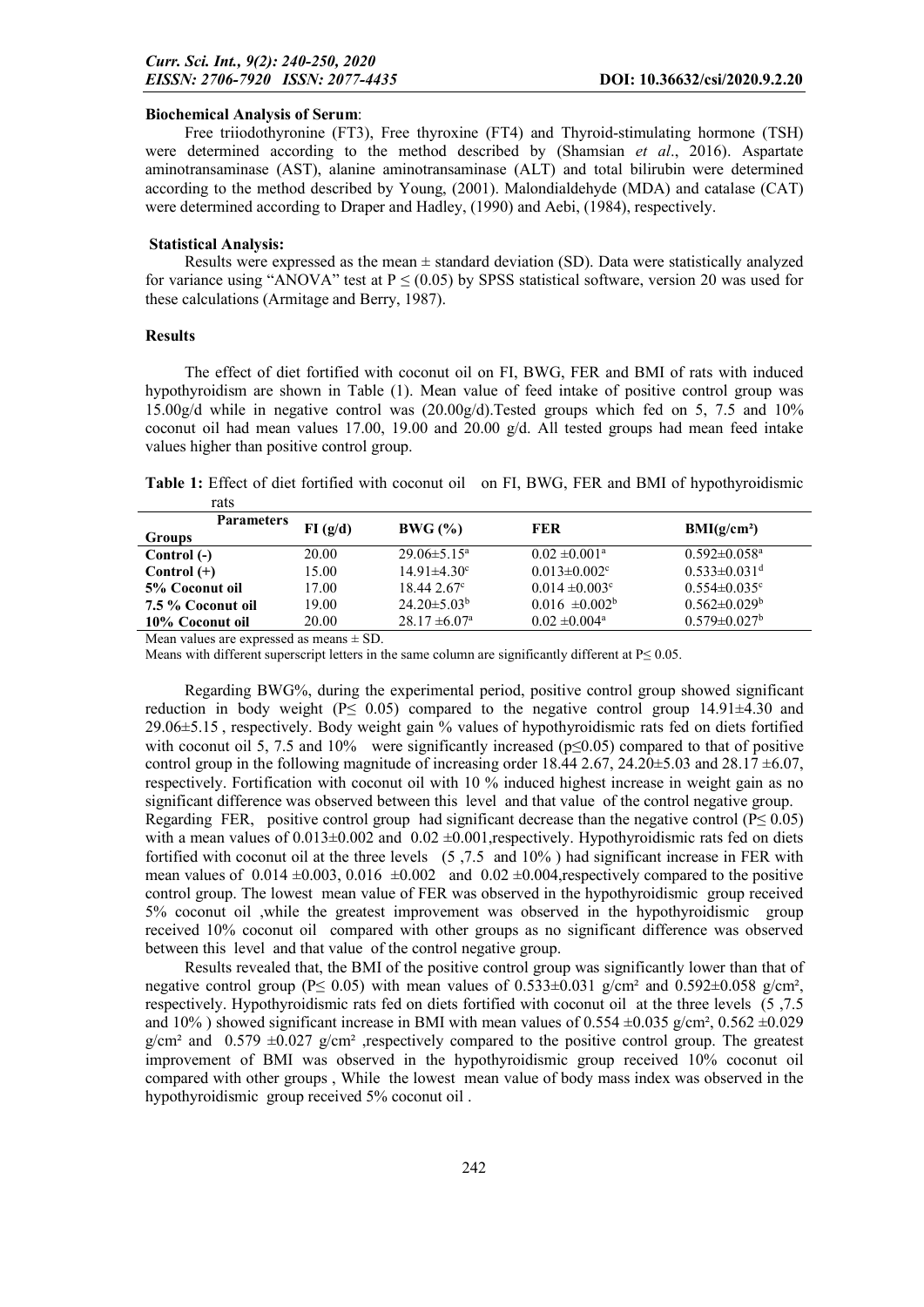Results as shown in Table (2). Both of serum FT3and FT4concentration were significantly ( $P \leq$ 0.05) decreased as a result of PTU injection compared with the negative control group with mean values of  $3.36 \pm .81$  pg/dl vs.  $5.05 \pm 0.14$  pg/dl for serum FT3,  $1.20 \pm .09$  ng/dl vs.  $2.07 \pm 0.15$  ng/dl for serum FT4. Furthermore, both of serum FT3and FT4 concentration in hypothyroidismic rats were significantly ( $P \le 0.05$ ) increased after fortification with the different levels of either coconut oil compared with the positive control group.

Table 2: Effect of diet fortified with coconut oil on serum thyroid hormones profile of hypothyroidismic rats.

| <b>Parameter</b><br><b>Groups</b> | $FT3$ (pg/dl)                | $FT4$ (ng/dl)                | $TSH$ (ng/ml)                 |
|-----------------------------------|------------------------------|------------------------------|-------------------------------|
| Control (-)                       | $5.05 \pm 0.14$ <sup>a</sup> | $2.07 \pm 0.15$ <sup>a</sup> | $1.15 \pm 0.004$ <sup>d</sup> |
| $Control (+)$                     | $3.36 \pm 0.81$ c            | $1.20 \pm 0.09$ c            | $3.39 \pm 0.06$ <sup>a</sup>  |
| 5% Coconut oil                    | $3.47 \pm 0.15$ °            | $1.28 \pm 0.02$ °            | $3.30 \pm 0.09$ <sup>a</sup>  |
| 7.5 % Coconut oil                 | $4.09 \pm 0.27$ <sup>b</sup> | $1.71 \pm 0.08$ <sup>b</sup> | $2.57 \pm 0.08$ <sup>b</sup>  |
| 10 % Coconut oil                  | $4.63 \pm 0.19$ <sup>a</sup> | $1.97 \pm 0.05$ <sup>a</sup> | $1.96 \pm 0.02$ °             |

Mean values are expressed as means  $\pm$  SD.

Means with different superscript letters in the same column are significantly different at  $P \le 0.05$ .

When hypothyroidismic rats were fed on diet fortified with 5 and 7.5 and 10% coconut oil , serum FT3 and FT4 concentrations were significantly improved with mean values of  $3.47 \pm 0.15$ pg/dl , 4.09  $\pm$  0.27 pg/dl and 4.63  $\pm$  0.19 pg/dl , respectively for serum FT3 , 1.28  $\pm$  0.02 ng/dl , 1.71  $\pm$ 0.08 ng/dl and  $1.97\pm$  0.05 ng/dl for serum FT4 compared to the positive control group. The most pronounce improvement in FT3 and FT4 activities were observed in the group of hypothyroidismic rats fortified with 10% coconut oil in the diet as no significant difference was observed between it and FT3 and FT4 values of the control negative group.

The serum level of TSH was increased significantly ( $P \le 0.05$ ) in the hypothyroidismic control positive group compared to the negative control group which representing  $3.39 \pm .06$  ng/ml vs.  $1.15 \pm$ 0.004 ng/ml, respectively.

Fortification diet with coconut oil at the three different levels to HT rats resulted in significant ( $p \le 0.05$ ) decrease in TSH levels compared to the positive control group. Which representing 3.30  $\pm$ 0.09 ng/ml (for 5% coconut oil),  $2.57 \pm 0.08$  ng/ml (for 7.5% coconut oil) and  $1.96 \pm 0.02$  ng/ml (for 10% coconut oil), respectively. Interestingly, the most pronounced increased in TSH level was observed when rats were fed on diet fortified with 10% coconut oil.

Results of liver enzymes concentration of hypothyroidismic rats fed on different levels of coconut oil are presented in Table (3). Induction of hypothyroidism significantly (P<0.05) increase both ALT and AST values in serum of positive control group compared to the negative control group . The activity of ALT significantly decreased ( $p \le 0.05$ ) in the hypothyroidismic groups fortified with coconut oil at 5, 7.5 and 10% levels of intake compared with the positive control group.

Table 3: Effect of Diet Fortified with Coconut Oil on Serum Liver Functions of Hypothyroidismic  $D_{\alpha ta}$ 

| nais              |                   |                               |                              |                               |
|-------------------|-------------------|-------------------------------|------------------------------|-------------------------------|
|                   | <b>Parameters</b> | - ALT                         | AST                          | <b>Total Bilirubin</b>        |
| Groups            |                   | (u/l)                         | (u/l)                        | (mg/dl)                       |
| Control (-)       |                   | $46.74 \pm 8.76$ c            | $82.44 \pm 8.93$ °           | $0.18 \pm 0.002$ <sup>c</sup> |
| Control $(+)$     |                   | 62.88 $\pm$ 7.45 $\mathrm{a}$ | $104.07\pm9.96$ <sup>a</sup> | $0.23 \pm 0.05$ <sup>a</sup>  |
| 5% Coconut oil    |                   | 58.66 $\pm$ 5.99 $^{\circ}$   | $98.70 \pm 10.04^{\circ}$    | $0.22 \pm 0.09$ <sup>a</sup>  |
| 7.5 % Coconut oil |                   | 52.79 $\pm$ 6.84 <sup>b</sup> | 90.05 $\pm$ 9.76 $^{\rm b}$  | $0.21 \pm 0.08$ bc            |
| 10 % Coconut oil  |                   | 49.21 $\pm$ 5.73 <sup>b</sup> | $85.10 \pm 7.72$ °           | $0.20 \pm 0.04$ b             |
|                   |                   |                               |                              |                               |

Mean values are expressed as means  $\pm$  SD.

Means with different superscript letters in the same column are significantly different at  $P \le 0.05$ .

The highest decreasing in ALT concentration was observed when rats were fed diet fortified with 10% coconut oil. The addition of the tested three levels (5, 7.5 and 10 %) of coconut oil caused reduction in AST concentrations compared to the positive control group. The most pronounce improvement in AST activities was observed in the group of hypothyroidismic rats fortified with 10%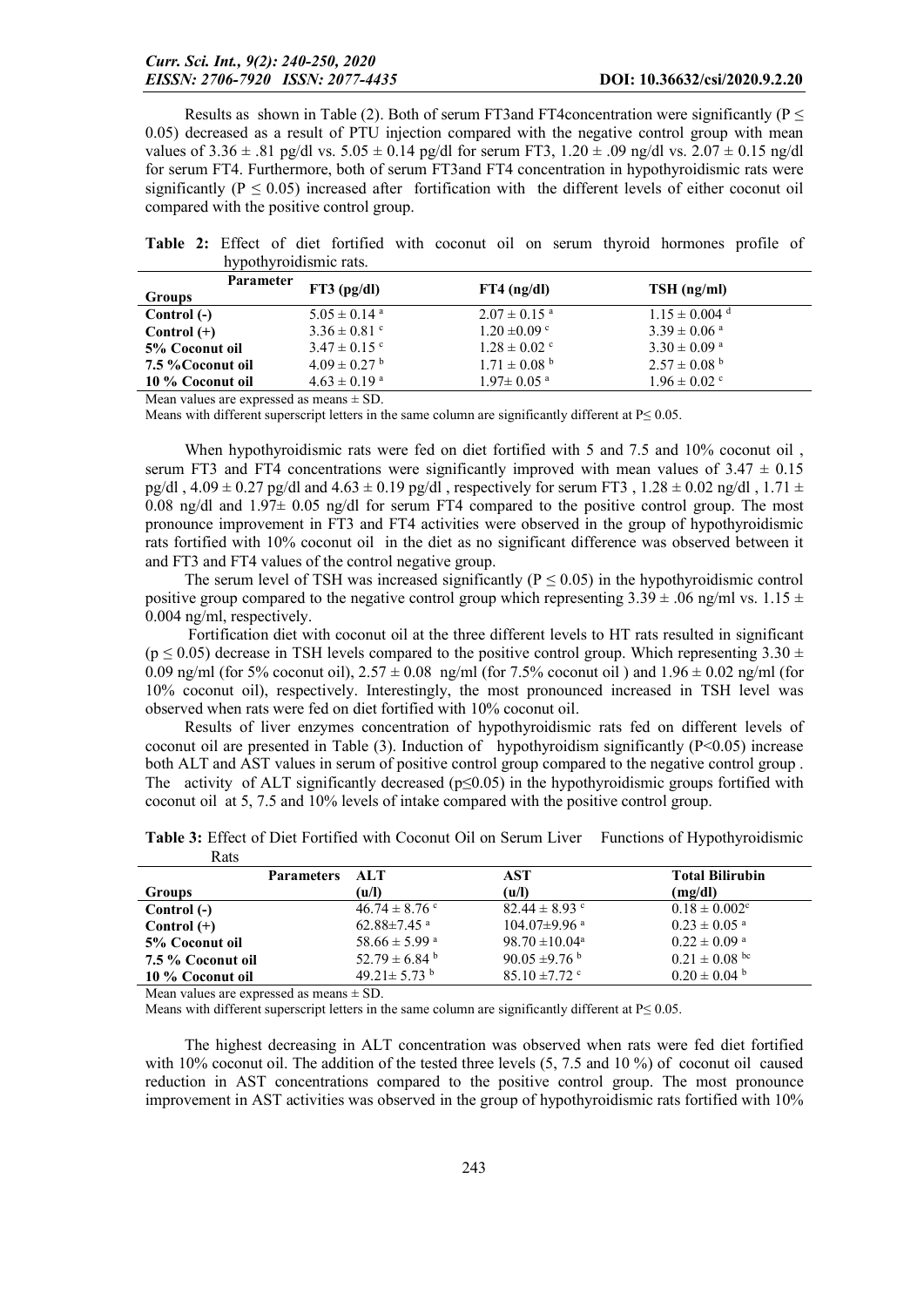coconut oil as no significant difference was observed between it and AST value of the control negative group.

While Induction of hypothyroidism caused significant increase in total bilirubin values in serum of positive control group compared to the negative control group representing  $0.23 \pm 0.05$  mg/dl vs.  $0.18 \pm 0.002$  mg/dl, respectively. The concentration of total bilirubin significantly decreased (p≤0.05) in the hypothyroidismic groups fortified with coconut oil at 5, 7.5 and 10% levels of intake compared with the positive control group. These values were  $0.22 \pm 0.09$  u/l,  $0.21 \pm 0.08$  u/l and 0.20  $\pm$  0.04, respectively. The most pronounce improvement in total bilirubin activities was observed in the groups of hypothyroidismic rats fortified with 7.5 and 10 % coconut oil compared with the negative control group.

The effect of diet fortified with coconut oil on serum MDA of hypothyroidismic rats was illustrated in Table (4) .The mean value of malondialdehyde concentration of the HT control group was significantly ( $P \le 0.05$ ) increased compared to the negative control group which representing  $250.00 \pm 42.22$  µmol/dL vs.  $97.60 \pm 8.98$  µmol/dL , respectively. When rats were fed on coconut oil at any level of intake their serum malondialdehyde concentrations were decreased significantly compared with the hypothyroidismic rats. The lowest mean value of MDA was observed in the hypothyroidismic group received 5% coconut oil ,while the greatest improvement was observed in the hypothyroidismic group received 10% coconut oil compared with the negative control group .

| Groups         | <b>Parameters</b> | $MDA$ ( $\mu$ mol/dL)           | $CAT$ (mM/L)                  |  |
|----------------|-------------------|---------------------------------|-------------------------------|--|
| Control (-)    |                   | $97.60 \pm 8.98$ e              | $75.53 \pm 4.38$ c            |  |
| $Control (+)$  |                   | $250.00 \pm 42.22$ <sup>a</sup> | $37.00 \pm 3.16$ e            |  |
| 5% Coconut oil |                   | $172.32 \pm 15.25$ <sup>b</sup> | $52.32 \pm 3.05$ <sup>d</sup> |  |

Table (4): Effect of diet fortified with coconut oil on MDA and CAT of hypothyroidismic rats

Mean values are expressed as means  $\pm$  SD.

Means with different superscript letters in the same column are significantly different at  $P \le 0.05$ .

5% Coconut oil  $172.32 \pm 15.25$  b  $52.32 \pm 3.05$  d<br>  $7.5$  % Coconut oil  $133.32 \pm 18.37$  c  $96.33 \pm 11.54$  b **7.5 % Coconut oil** 133.32  $\pm$  18.37 <sup>c</sup> 96.33  $\pm$  11.54 <sup>b</sup> 10 % Coconut oil 112.32  $\pm$  9.28 <sup>d</sup> 110.32  $\pm$  19.13 <sup>a</sup>

Table (4) illustrated also the effect of diet fortified with coconut oil on serum CAT of hypothyroidismic rats. The level of catalase concentration of the HT control rats was significantly (P  $\leq$  0.05) decreased compared to the negative control group which representing 37.00  $\pm$  3.16 mM/L vs.  $75.53 \pm 4.38$  mM/L, respectively. The serum catalase activity of treated hypothyroidismic with different levels of coconut oil were significantly ( $P \le 0.05$ ) increased compared to the positive control group. The greatest mean value of CAT was observed in the hypothyroidismic group received 10% coconut oil ,while the lowest mean value was observed in the hypothyroidismic group received 5% coconut oil compared with the negative control group .

#### Discussion

10 % Coconut oil

Virgin coconut oil is known to have beneficial health effects. Although it is composed mainly of saturated fatty acids. The main fatty acids found are lauric, palmitic and myristic acids. Most of the fatty acids in virgin coconut oil are composed of medium chain fatty acids. So, they are directly absorbed by intestine and sent to liver to be used as energy source (Boemeke *et al*., 2015), and protects the body from disease (El-Shemy, 2018). Natural oils such as virgin coconut oil (VCO) is evolving as functional foods due to its health promoting pharmacological activities reported in published literature (Famurewa *et al*., 2017and Ogedengbe *et al.*, 2018).

The current study was mainly focused to indicate the effect of coconut oil for hypothyroidismic rats which injected with PTU. Hypothyroidism is a metabolic disorder which is usually associated with disturbance in FI which is reflected on body weight of individual (Cadnapaphornchal *et al*., 2003). In the present study the amount of FI and BWG of hypothyroid rats were less than the normal negative control group. These results are in agreement with (Mohamed *et al*., 2016).

It is well known that thyroid hormones are necessary for growth. Inducing HT in this study leads to a reduction in the body weight of rats, which may be explained by reduced thyroid hormone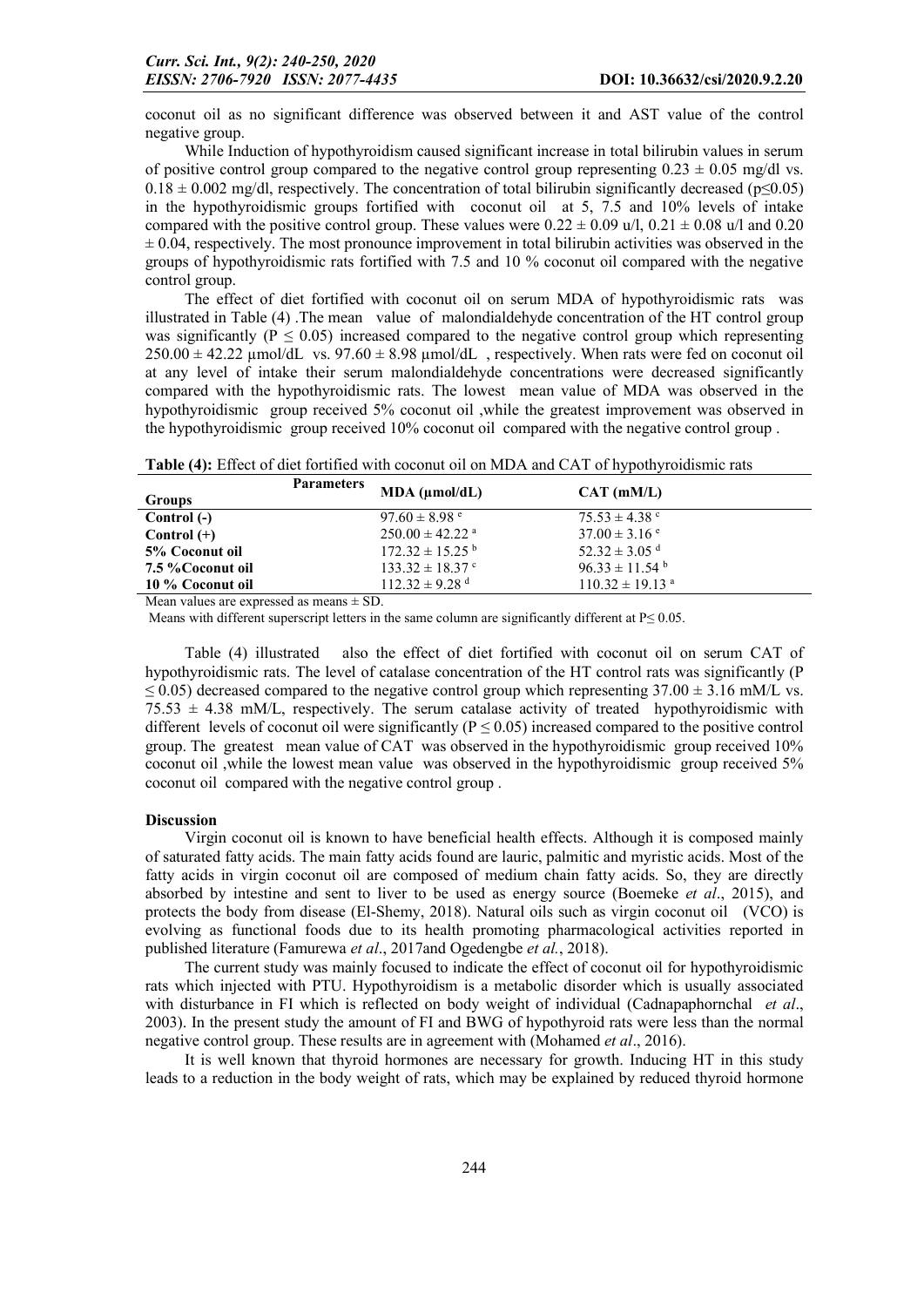levels as demonstrated by this experiment results and confirmed by previous studies carried out on rats (Aragão *et al*., 2007 and Amara *et al*., 2010).

In the present study rats were inducted with PTU showed hypothyroidism. This was evidenced biochemically by reduction in serum TH levels of (FT3 and FT4) with increase in serum TSH level compared to the normal control rats. These results are in agreement with Rabeh and El-Ghandour, (2016) and Negm, (2019). Serum concentrations of thyroid hormones (T3, T4) and TSH are commonly used as reliable indicators of the thyroid function in humans and experimental animals (Kelly, 2000).

Propylthiouracil effects may be due to inhibiting the TH synthesis and blocking the transformation of T4 to T3 (Ökten *et al*., 1996). Deiodinase is strongly inhibited by the anti-thyroid drug PTU (Norris, 2007). As the prohormone T4 is then converted to its biologically active form T3 by iodothyronine deiodinase (Bianco *et al*., 2002). The reduction of thyroid hormone levels of the present study are in the line with those observed by Khalawi *et al*., (2013).

Furthermore, Haiying *et al*., (2006) found that HT subjects were diagnosed with biochemical parameters of T3 and T4 below the normal ranges and TSH above the normal range. It was also agreed with results of Zbucki *et al*., (2007) who found a significant decrease in the plasma concentration of T3 and T4 of HT rats whereas TSH level was significantly increased compared to the negative control rats.

The present results indicated that increased in concentration of FT3, FT4 and a significant (P≤0.05) decrease in the TSH, compared to the positive control group. These in the line of this Negm, (2019) who found that ,the supplementation with VCO caused significant (P≤0.05) increased in concentration of FT3, FT4 and a significant (P≤0.05) decrease in the TSH, compared to the positive control group. Bhanja and Chainy, (2010) reported that hypothyroidism causes oxidative stress in rats, this leads to tissue damage and apoptosis. Fumarola *et al*., (2010) stated that PTU inhibits iodine oxidation and monodotyrosine ionization. It is also prevented the coupling stage and inhibited the peripheral conversion of T4 to T3. So, it suppresses the synthesis of thyroid hormones by blocking the activity of thyroid peroxidase (Sue *et al*., 2012).

Dietary fatty acids have marked influence on functioning of thyroid gland (Gupta *et al*., 2009). Some authors suggest that isoflavones have a moderate or no effect on the role of thyroid (Dillingham *et al*., 2007). Meanwhile others showed that isoflavones suppress the function of thyroid (Sathyapalan *et al*., 2011). Gupta *et al*. (2009) who found that coconut oil fed rabbits had a significant reduction in TSH levels. Rabeh, (2017) who found that, virgin coconut oil, curcumin, vitamin D or their mixture increased the level of thyroid hormones and lowered the level of TSH. Such effects may be due to high content in VCO of polyphenolic and other antioxidants. Rabeh, (2017) and Takeuchi *et al*., (2008) who reported that coconut oil enhances thyroid functions.

The supplementation with Iron, Zinc, Vit.E and Vit.C significantly  $(P<0.05)$  increased the concentration of thyroid hormones FT4 and FT3 and also caused a significant  $(P<0.05)$  decrease in the mean value of TSH, compared with control positive group. There are several trace elements that are needed for the normal function, synthesis and metabolism of the thyroid gland (Rabeh and El-Ghandour, 2016). Coconut oil is a source of vitamin E and polyphenols (Rabeh, 2017).

In the present study showed that hypothyroidism caused significantly increase ( $P \le 0.05$ ) activity of ALT, AST and bilirubin in rats of the control positive group compared to the negative control group. This may be due to the disruption occurred in liver functions. Also the results showed that, feeding rats suffering from hypothyroidism with VCO led to a significant decrease (P≤0.05) in AST and ALT levels comparing with the positive control group. There in the line of Negm, (2019). Margata, (2018 ) who shown that rats fed with VCO and hydrolyzed virgin coconut oil (HVCO) significantly decreased ALT and AST levels in dyslipidemic rats.

Thyroid hormones control the basal metabolic rate of all body cells including hepatocytes and thus modulate the function of the liver. In exchange, the liver metabolizes thyroid hormones and controls their endocrine systemic effects. Therefore, thyroid dysfunction may disturb liver function (Khan *et al*., 2010).Carrion *et al*., (2010) who recorded a positive relationship between thyroid hormones and liver enzymes. Thyrotoxicosis is generally associated with a variety of liver dysfunction.

According to Siddalingaswamy *et al*., (2011) and Pretha *et al*., (2013) virgin coconut oil ables to positively influence liver functions. Rabeh and El-Ghandour, (2016) and Aisuodionoe *et al*., (2018)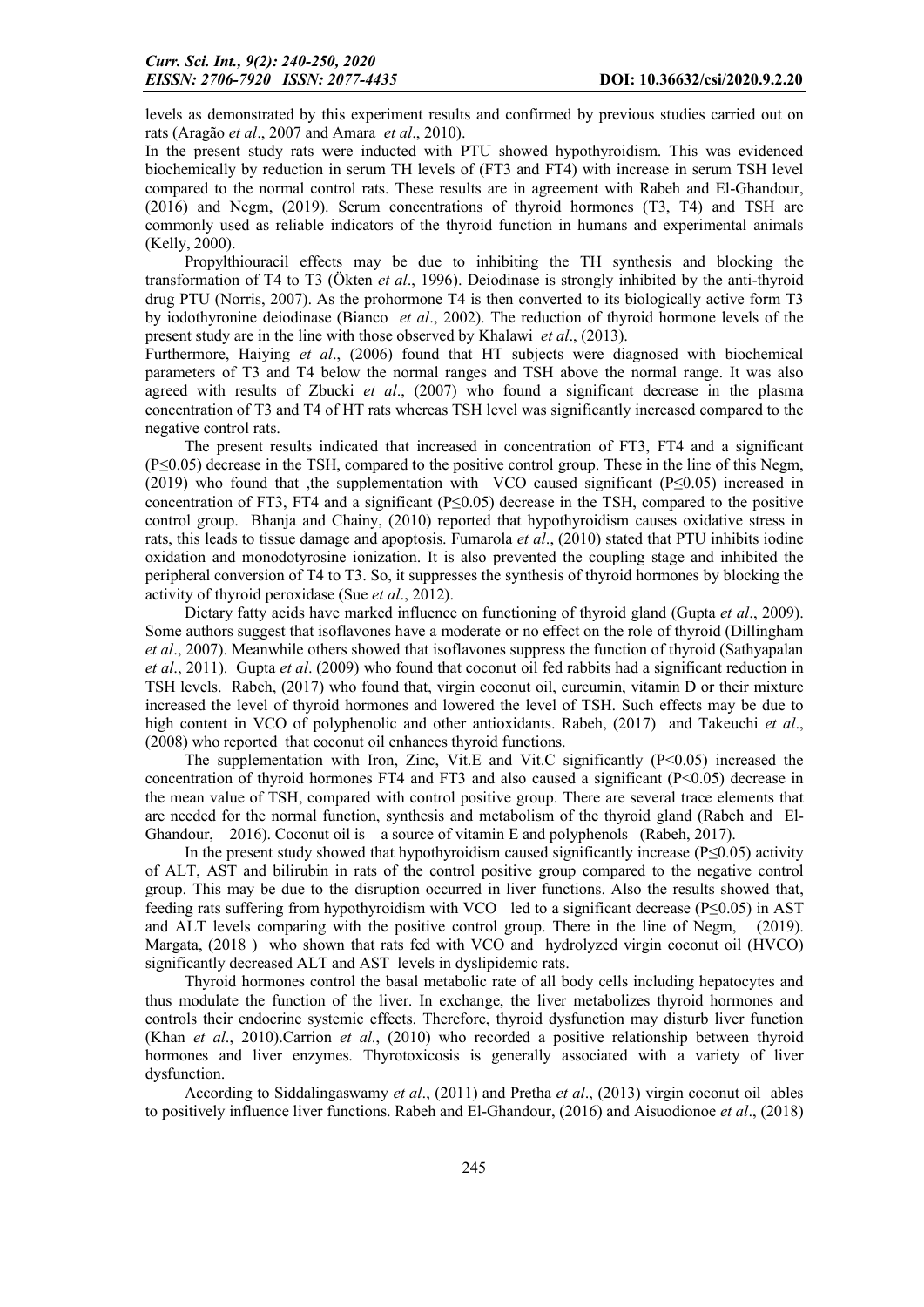who reported that virgin coconut oil improves metabolic parameters, antioxidant enzyme activities, reduces oxidative stress and lipid peroxidation in diabetes. Famurewa *et al*., (2018) who mentioned that beneficial effects of virgin coconut oil on antioxidant hepatic defense system rats. Alteration in liver enzymes is an early marker for the tissue damage by toxic substances or disease conditions. SGOT and SGPT are liver enzymes that occur during hepatic cells damage (Mohammed and Luka, 2013) .Also, (El-Shemy, 2018) who reported that coconut oil removed the liver cell damage.

Bilirubin is a yellow pigment produced when heme is catabolized. Hyperbilirubinemia may result from ineffective erythropoiesis, impaired ability of the liver to excrete normal amounts of bilirubin, or obstruction of excretory ducts of the liver (Olaleye *et al*., 2010) . Otuechere *et al*., (2013), reported that the significant reduction in the level of total bilirubin in the serum of trimethoprimsulfamethoxazole (TMP-SMX) pretreated rats suggested the hepatoprotective potential of VCO against TMP-SMX induced hepatotoxicity.

In the present study found that hypothyroidism caused significantly increase ( $P\leq 0.05$ ) activity of MDA and decrease CAT in rats of the control positive group compared to the negative control group. Also the results showed that, feeding rats suffering from hypothyroidism fortified with VCO led to a significant decreased (P≤0.05) in MDA and increased in CAT levels comparing with the positive control group. Also the results of showed the same trend Haribabu *et al*., (2013) and Negm, (2019).

Also, Famurewa *et al*., (2018) reported that the level of malondialdehyde (MDA), a lipid peroxidation marker, remarkably reduced and activities of hepatic antioxidant enzymes-superoxide dismutase (SOD), catalase (CAT), and glutathione peroxidase (GPx) were markedly increased in VCO diet-fed rats.

Malondialdehyde is an oxidative stress marker that can be used to measure the extent of lipid peroxidation (Gaweł *et al*., 2004). In hypothyroid subjects, MDA level was found to be higher in oxidative stress (Lakshmi *et al*., 2013). Phytoestrogens can play an antioxidant role not only by breaking down reactive oxygen species, but also by stimulating antioxidant enzyme activity (Taha *et al*., 2014). Marina *et al*., (2009) and Yeap *et al*., (2015) demonstrated the antioxidative potential and powerful countermeasures of virgin coconut oil polyphenols against lipid peroxidation in tissues.

Iranloye *et al*., (2013) suggested that virgin coconut oil reduces oxidative stress by boosting the antioxidant defense system, scavenging free radicals and reducing lipid peroxidation another independent study suggested that fresh coconut oil can reduce oxidative stress associated with diabetes mellitus. Famurewa *et al*., (2018) showed that virgin coconut oil decreased malondialdehyde (MDA) levels, and increased activities of hepatic antioxidant enzymes superoxide dismutase (SOD). Virgin coconut oil contains high unsaponifiable lipid components like vitamin E and polyphenols, tocotrienols, tocopherols, β carotene and phytosterol in stabilizing cell membranes by preventing alterations in membrane lipid polarity and fluidity (Jaarin *et al*., 2014).

Virgin Coconut Oil stimulated the antioxidant enzymes activity and decreased the MDA and glutathione levels in healing wounds. This inhibition in lipid peroxidation promoted fibroblast proliferation, neovascularization, and healing process (Nevin and Rajamohan, 2010). In addition, blending of VCO with groundnut oil or olive oil was proven to be effective in inhibiting LDL oxidation, and stimulating the activity of hepatic antioxidant enzymes (Nagaraju and Belur, 2008) .

The antioxidant activity of virgin coconut oil is due to the high composition of polyphenol compounds in the oil (Nevin and Rajamohan, 2006 and Marina *et al*., 2009). Marina *et al*., (2009), estimated the total phenolic content of VCO to be in the range of 7.78–29.18 mg GAE/100 g oil, which is significantly higher than the refined, bleached, and deodorized coconut oil. The major polyphenols in VCO are ferulic acid and p-coumaric acid. Polyphenols are stronger as antioxidants than vitamins C and E *in vitro* on the molar basis (Rice-Evans *et al*., 1997) .

The antioxidant properties of ferulic acid have been established. Ferulic acid belongs to phenoxy carboxylic acid family (Graf, 1992). Toda *et al*., (1991), have proven that ferulic acid has the ability to scavenge the superoxide radical and suppress the lipid peroxidation induced by superoxide anion. Superoxide radicals can enhance bone resorption by degrading matrix proteins, making the bones weak and easily digested by enzymes (Banfi *et al*., 2008).

The effects of ferulic acid and superoxide dismutase as antioxidants were equal in magnitude and this characteristic made it superior to caffeic acid and p-coumaric acid as an antioxidant. In addition, the effect of ferulic acid as inhibitor of lipid peroxidation was similar to the effect of *α*-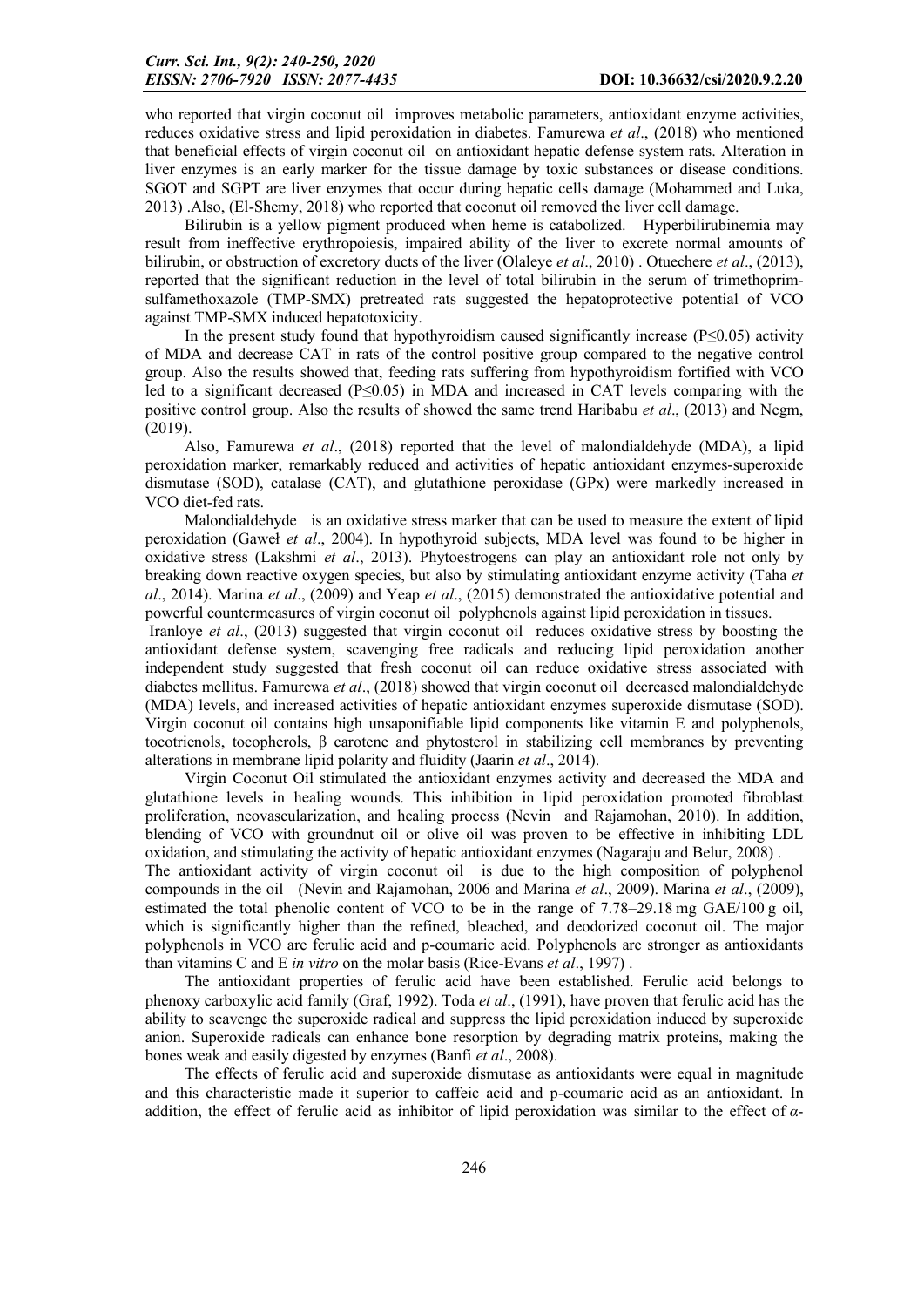tocopherol (Toda *et al*., 1991). Gastelluccio *et al*., (1996), reported that ferulic acid was more potent as an antioxidant against LDL oxidation than ascorbic acid. It seems that VCO derives most of its effects from the free-radical scavenging and antioxidant properties of ferulic acid.

The antioxidant power of ferulic acid is due to its ability to effectively end the terminal radical chain reactions, since any free radical colliding with ferulic acid molecule can easily extract a hydrogen atom from the phenolic hydroxyl group to form a phenoxy radical which is considered a highly stable compound (Graf, 1992). This phenoxy radical is unable to initiate or propagate the reactive chain reaction. This stability belongs to easy formation and lack of reactivity of phenoxy radical. Virgin coconut oil is rich in polyphenols and these antioxidants may contribute to the increased levels of antioxidant enzymes, which subsequently reduce lipid peroxidation and inflammation in VCO-treated mice ( Zakaria *et al*., 2011) .

In conclusions, fortification with coconut oil improved hypothyroidism especially at 10% by the reduction of liver functions, TSH and MDA levels and increasing the value of thyroid hormones (FT3 and FT4) and CAT contents.

#### References

Aebi, H., 1984. Catalase in Vitro, Methods enzymology, 105: 121 – 126.

- Aisuodionoe, E., O. Odigie, A. Naiho, M. Oyovwi and J. Igweh, 2018. Hepatic, renal, and antioxidant function markers can improve in dose-dependent administration of fresh coconut oil. Asian Journal of Research in Medical and Pharmaceutical Sciences, 3(3): 1-12.
- Amara, I., H. Bouaziz, F. Guermazi and N. Zeghal , 2010. Effect of selenium on hypothyroidism induced by methimazole (MMI) in lactating rats and their pups, Acta Biologica Hungarica, 61(2):145–157.
- Aragão, C., L.Souza, A. Cabanelas, K. Oliveira and C. Pazos-Moura, 2007. Effect of experimental hypo- and hyperthyroidism on serum adiponectin, Metab. Clin. Exper, 56:6–11.
- Armitage, G.Y. and W.G. Berry, 1987. Statistical methods  $7<sup>th</sup>$  Ed. Ames., Iowa State University. Press .39-63.
- Babu, A., S. Veluswamy and R. Arena , 2014. Virgin coconut oil and its potential cardioprotective effects. Postgraduate Medicine, 126: 76–83.
- Banfi, G., E. Iorio and M. Corsi, 2008. Oxidative stress, free radicals and bone remodeling. Clinical Chemistry and Laboratory Medicine, 46(11):1550–1555.
- Berlin , 2015. Coconut oil, German Insurance Association.
- Bhanja, S. and G. Chainy, 2010. PTU-induced hypothyroidism modulates antioxidant defence status in the developing cerebellum. Neuroscience, 28 (3):251–262.
- Bianco, [A., D. Salvat](http://www.tis-gdv.de/tis_e/ware/oele/kokosoel/kokosoel.htm)ore, B. Gereben, M. Berry and P. Larsen, 2002. Biochemistry, cellular and molecular biology, and physiological roles of the iodothyronine selenodeiodinases. Endocr. Rev., (1):23- 38.
- Boemeke, L., A. Marcadenti, F. Busnello and C. Gottschall, 2015. Effects of Coconut Oil on Human Health. Open Journal of Endocrine and Metabolic Diseases, 5(7):58405,3.
- Cadnapaphornchal, A., Y. Kim, K. Gurevich, N. Summer , S. Falk, M. Thurman and W. Schrier, 2003. Urinary Concentrating Defect in Hypothyroid Rats: Role of Sodium, Potassium, 2- Chloride Co-Transporter, and Aquaporins. J. Am. Soc. Nephrol, 14: 566-574.
- Chapman, D., R. Gastilla and J. Campbell , 1959. Evaluation of protein in foods: 1- A Method for the determination of protein efficiency ratio. Can. J. Biochem. Phys, 37: 679- 86.
- Carrion, A., F. Czul, L. Arosemena, G. Selvaggi, M. Garcia, A. Tekin, A. Tzakis, P. Martin and R. Ghanta, 2010. Propylthiouracil-induced acute liver failure: role of liver transplantation. Int J Endocrinol., 5 p.

Chaker, L., J. Bianco , J. Jonklaas and R. Peeters, 2017. Hypothyroidism. *Lancet.* 390: 1550-1562.

- Chakrabarti, S., S. Ghosh, S. Banerjee, S. Mukherjee, and S. Chowdhury, 2016. Oxidative stress in hypothyroid patients and the role of antioxidant supplementation. Indian J Endocrinol Metab., 20 (5): 674–678.
- Chew, Y.L., 2019. The beneficial properties of virgin coconut oil in management of atopic dermatitis. Phcog. Rev., 13:24-7.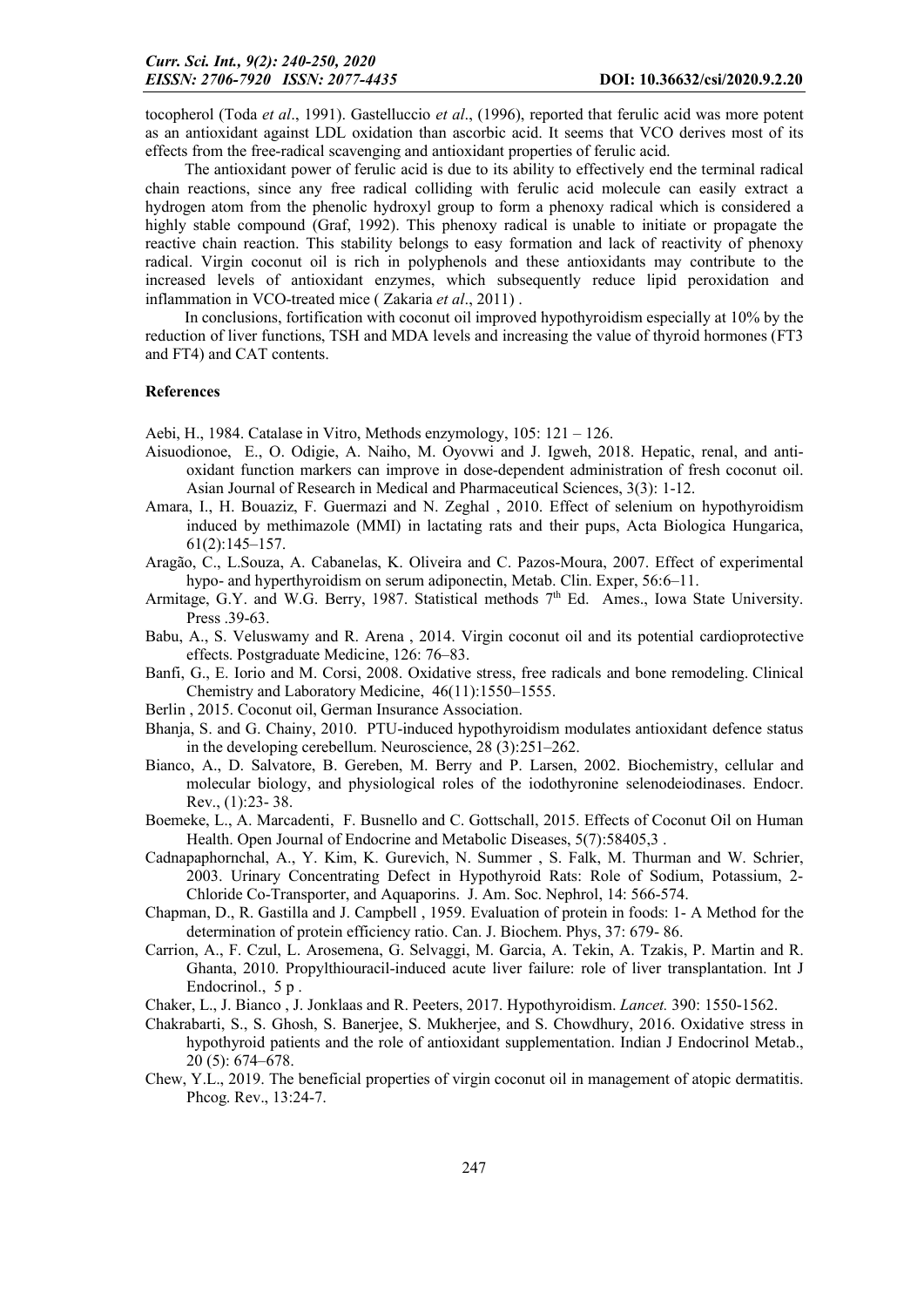- Dons, ., F. Robert, J. Frank and H. Wians , 2009. Endocrine and metabolic disorders clinical lab testing manual  $(4<sup>th</sup>$  ed.), Boca Raton: CRC Press. P: 10.
- Dosumu, O., D. Osinubi, A. Oremosu, and C. Noronha, 2010. Influence of virgin coconut oil (VCNO) on oxidative stress, serum testosterone and gonadotropic hormones (FSH, LH) in chronic ethanol ingestion. Agriculture and Biology Journal of North America, 1: 1126-1132.
- Dillingham, B., B. Mc-Veigh, J. Lampe, and A. Duncan, 2007. Soy protein isolates of varied isoflavone content do not influence serum thyroid hormones in healthy young men. Thyroid, 17:131-137.
- Draper, H. and M. Hadley, 1990. Malondialdehyde determination as index of lipid peroxidation. Methods Enzymol, 186: 421-31.
- El-Shemy, M.A., 2018. Antidiabetic and anti-hyperlipidemic effects of virgin coconut oil in rats Egypt. J. Vet. Sci., 49 (2): 111-117.
- Famurewa, A., P. Aja, E. Maduagwuna, C. Ekeleme‐Egedigwe, O. Ufebe and S. Azubuike‐Osu , 2017. Antioxidant and anti‐inflammatory effects of virgin coconut oil supplemen‐ tation abrogate acute chemotherapy oxidative nephrontoxicity induced by anticancer drug methotrexate in rats. Biomedicine and Pharmacotherapy, 96:905–911.
- Famurewa, A., C. Ekeleme‐Egedigwe, S. Nwali, N. Agbo, J. Obi and G. Ezechukwu, 2018. Dietary supplementation with virgin coconut oil improves lipid profile and hepatic antioxidant status and has potential benefits on cardiovascular risk indices in normal rats. J. Diet. Suppl., 15(3): 330-342.
- Fumarola, A., A. Di-Fiore, M. Dainelli, G. Grani and A. Calvanese, 2010. Medical treatment of hyperthyroidism: state of the art. Exp. Clin. Endocrinol, 118:678–684.
- Gastelluccio, C., G. Bolwell, C. Gerrish and C. Rice-Evans, 1996. Differential distribution of ferulic acid to the major plasma constituents in relation to its potential as an antioxidant. Biochemical Journal, 316(2):691-694.
- Gawel, S., M. Wardas, E. Niedworok, and P. Wardas, 2004.Malondialdehyde (MDA) as a lipid peroxidation marker. Wiadomosci lekarskie , 57(9-10): 453–455.
- Graf, E., 1992. Antioxidant potential of ferulic acid. Free Radical Biology and Medicine, 13(4):435– 448.
- Gupta, V., L. Walia, S. Gupta and N. Bajwa, 2009. Comparison of the effects of coconut oil and soyabean oil on TSH level and weight gain in rabbits. Online J Health Allied Sci., 8:1-7.
- Haiying, Y., Y.Yan , Z. Muxun, L. Huiling , Z. Jianhua W., Hongwei and C. Katherine , 2006. Thyroid status influence on adiponectin, acylation stimulating protein (ASP) and complement C3 in hyperthyroid and hypothyroid subjects*.* Nutrition and Metabolism, Bio Med Central, 3  $(13):1-8.$
- Hall, J. and E. John, 2011.Guyton and Hall textbook of medical physiology  $(12<sup>th</sup>$  ed.). Philadelphia, ISBN 978- 1-4160-4574-8.
- Haribabu, A., V. Reddy, C. Pallavi, A. Bitla, A. Sachan, P. Pullaiah, V. Suresh, P. Rao and M. Suchitra, 2013. Evaluation of protein oxidation and its association with lipid peroxidation and thyrotropin levels in overt and subclinical hypothyroidism. Endocrine, 44 (1):152-7.
- Iranloye, B., O. Gabriel and M. Olubiyi , 2013. Anti-diabetic and antioxidant effects of virgin coconut oil in alloxan induced diabetic male sprague dawley rats. Journal of Diabetes Mellitus, (3): 221- 226
- Jaarin, K ., M. Norliana, Y. Kamisah, M. Nursyafiza and H. Mohd , 2014. Potential role of virgin coconut oil in reducing cardiovascular risk factors. Experimental and Clinical Cardiology, 20(8): 3399–3410.
- Kelly, G.S., 2000. Peripheral metabolism of thyroid hormones: a review. Altern Med Rev., 5:306- 333.
- Khalawi, A.A., A.A. Al-Robai, S.M. Khoja and S.S. Ali, 2013. Can Nigella Sativa Oil (NSO) reverse hypothyroid status induced by PTU in rat? biochemical and histological studies, Life Science Journal, 10(2):802-811.
- Khan, T., S. Malik and I. Diju, 2010. Correlation between plasma thyroid hormones and liver enzyme level in thyrotoxic cases and control in hazara division. J. Ayub Med. Coll. Abbottabad, 22(2): 176-179.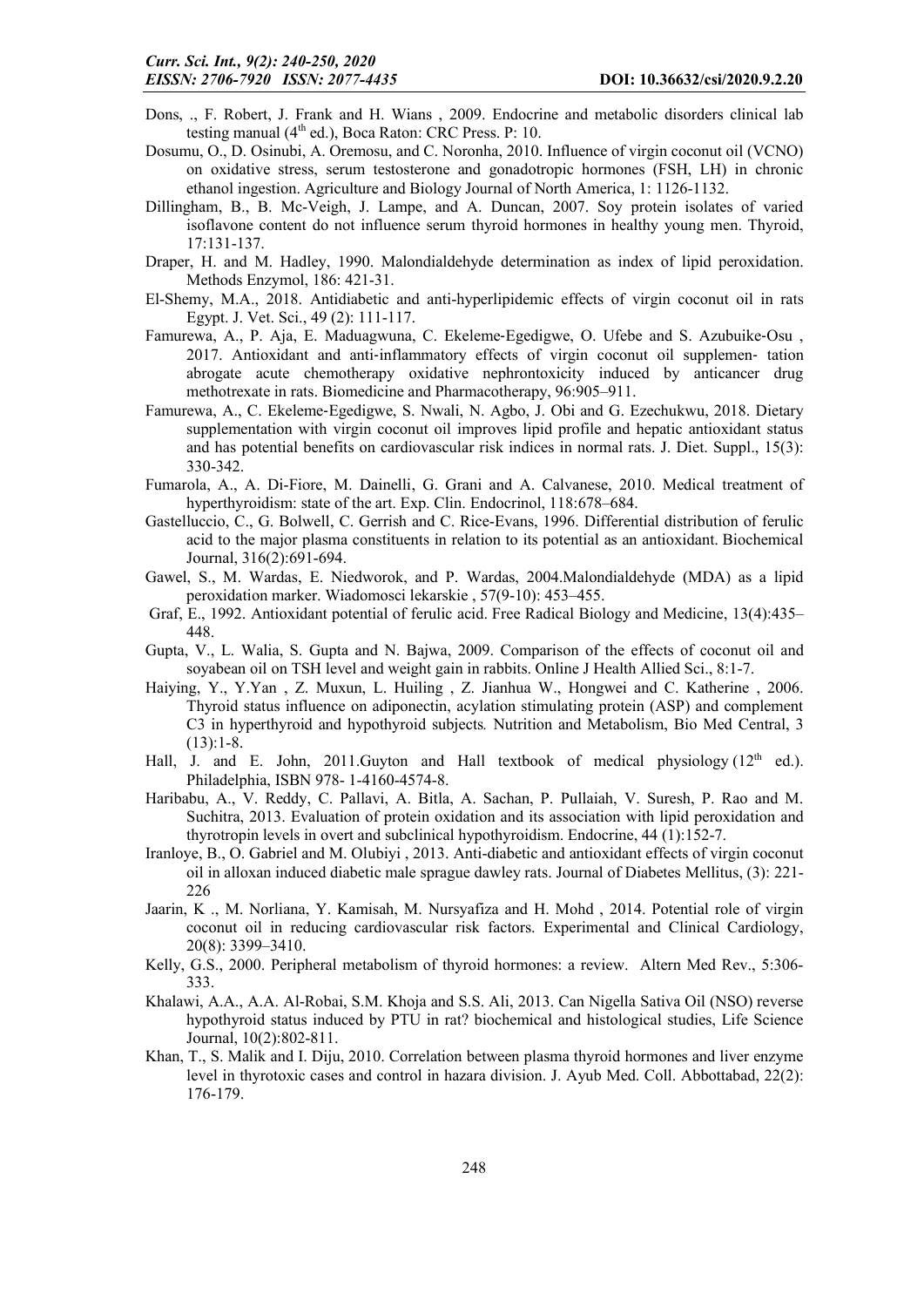- Lakshmi, L., M. Eli, Z. Doddigarla and K. Suchitra, 2013. Serum lipids and oxidative stress in hypothyroidism. J Adv Res Biol Sci., 5(1):63–6.
- Louzada, R.A. and D.P. Carvalho, 2018. Similarities and differences in the peripheral actions of thyroid hormones and their metabolites. Front. Endocrinol. 9. 10.3389/ fendo. 00394.
- Margata, I., J. Silalahi, U. Harahap and D. Satriad , 2018. The effect of hydrolyzed virgin coconut oil on lipid profile and liver enzymes In dyslipidemic rats , *J Pharm Clin Res.,* 11(10): 406-409
- Marina A., Y. Che Man, S. Nazimah and I. Amin, 2009. Antioxidant capacity and phenolic acids of virgin coconut oil. International Journal of Food Sciences and Nutrition, 60(2):114–123.
- Mohammed, A. and C. Luka, 2013. Effect of coconut oil, coconut water and palm kernel oil on some biochemical parameters in albino rats. IOSR J Pharm Biol Sci., 6:56-9.
- Mohamed, A., H. Ibrahim and N. Rabeh, 2016. Effect of Selenium and Zinc Supplementation on Hypothyroidism in Rats, 53:55.
- Nagaraju, A. and L. Belur, 2008. Rats fed blended oils containing coconut oil with groundnut oil or olive oil showed an enhanced activity of hepatic antioxidant enzymes and a reduction in LDL oxidation. Food Chemistry, 108(3):950–957.
- Negm, S., 2019. Effect of Soybean, Virgin Coconut and *Moringa oleifera* Seed Oils on the Propylthiouracil Induced Hypothyroidism in Rats, Alexandria Science Exchange Journal, 40(4) :650-654.
- Nevin, K. and T. Rajamohan, 2010. Effect of topical application of virgin coconut oil on skin components and antioxidant status during dermal wound healing in young rats. Skin Pharmacology and Physiology, 23(6):290–297.
- Nevin, K. and T. Rajamohan, 2006. Virgin coconut oil supplemented diet increases the antioxidant status in rats. Food Chemistry, 99(2):260–266.
- Norris, D.O., 2007. Vertebrate endocrinology.4th ed. Elsevier Inc.
- Ogedengbe, O., E. Naidu, E. Akang, U. Offor, I. Onanuga, A. Peter and O. Azu, 2018. Virgin coconut oil extract mitigates testicular‐induced toxicity of alcohol use in antiretroviral therapy. Andrology, 6(4):616-626.
- Ökten, A., Z. Mungan, and M. Onuk, 1996. A case of propylthiouracil induced hepatotoxicity and hemolytic anemia. Tur J Gastroenterol, 7: 82-85.
- Olaleye, M.T., A.C. Akinmoladun, A.A. Ogunboye and A.A. Akindahunsi, 2010. Antioxidant activity and hepatoprotective property of leaf extracts of boerhaavia diffusa Linn against acetaminophen induced liver damage in rats. Food Chem. Toxicol., 48:2200 – 5.
- Otuechere, C., G. Madarikan, T. Simisola, O. Bankole and A. Osho, 2013. Virgin coconut oil protects against liver damage in albino rats challenged with the anti-folate combination, trimethoprimsulfamethoxazole. J Basic Clin Physiol Pharmacol aop hiagoziem, 25(2):249-53.
- PHE, (Public Health England) , 2015. McCance and Widdowson's 'composition of foods integrated dataset' on the nutrient content of the UK food supply. Available at: https://www.gov. uk/government/ publications/composition-of-foods-integrated-dataset-cofid
- Pretha, P., V. Girija- Devi and T. Rajamohan , 2013. Comparative effects of mature coconut water (*Cocos nucifera*) and glibenclamide on some biochemical parameters in alloxan induced diabetic rats. Rev. bras. Farmacogn, 23(3): 481-487.
- Rabeh, N.M. and H.A. El-Ghandour, 2016. Effect of Iron, Zinc, Vitamin E and Vitamin C Supplementation on Thyroid Hormones in Rats with Hypothyroidism. International Journal of Nutrition and Food Sciences, 5(3): 201-210.
- Rabeh, N.M., 2017. Effect of virgin coconut oil, curcumin and vitamin D supplementation on rats with induced hypothyroidism. Journal of Home Economics, 27(2):1-21.
- Reeves, P., H. Forrest and G. Fahey, 1993. AIN-93 purified diets for laboratory rodents: final report of the American institute of nutrition Ad Hoc writing committee on the reformulation of the 76A rodent diet. J. Nutr., 123:1939-1951.
- Rice-Evans, C., N. Miller and G. Paganga, 1997.Antioxidant properties of phenolic compounds. *Trends in Plant Science*, 2(4):152–159.
- Sener, G., L. Kabasakal , B. Atasoy , C. Erzik , A. Velioglu-Ögünç, S. Çetinel., G. Contuk, Gedik and B. Yegen, 2006. Propylthiouracil-induced hypothyroidism protects ionizing radiation-induced multiple organ damage in rats. Journal of Endocrinology, 189: 257–269.